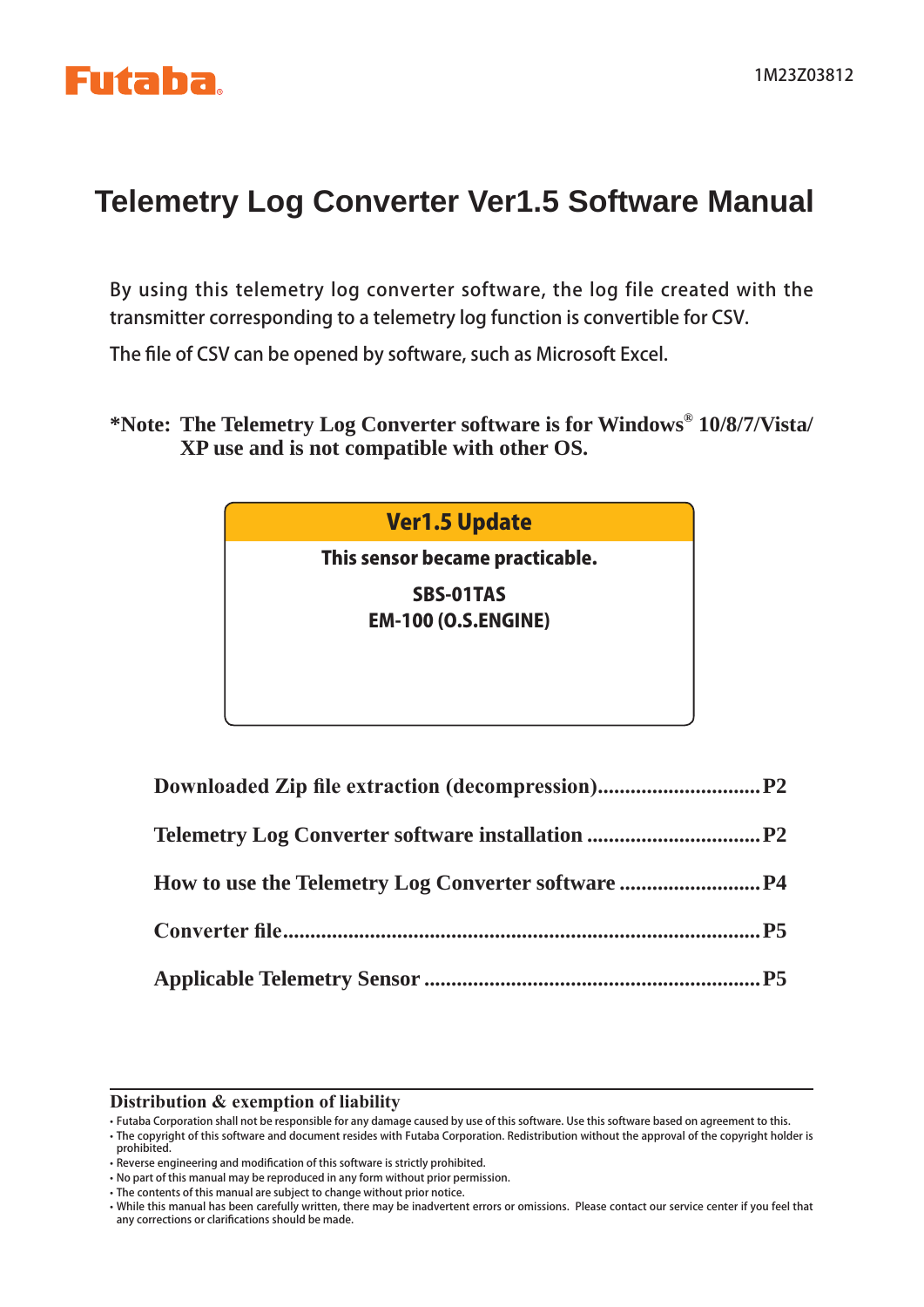### **Downloaded Zip file extraction (decompression)**

The downloaded **Telemetry Log Converter** software file is a Zip format file. Extract (decompress) this file, the procedure is shown as below.

\*Download the **Telemetry Log Converter** software file from your Futaba importer's home page.

- 1. Double click the Zip format file to display its contents.
- 2. Click "Extract all files". The Extraction Wizard launches.
- 3. Extract (decompress) the Zip format file to the same location as the Zip file storage location.

\* Telemetry Log Converter.msi file and setup.exe file are extracted.

### **Telemetry Log Converter software installation**

Before installing the Telemetry Log Converter software, confirm that all other applications are closed. Close all virus check and other resident programs, if any.

1. Double click the EXE file named "setup", and push the "Next" button.



2. Choose the target folder, and push the "Next" button.

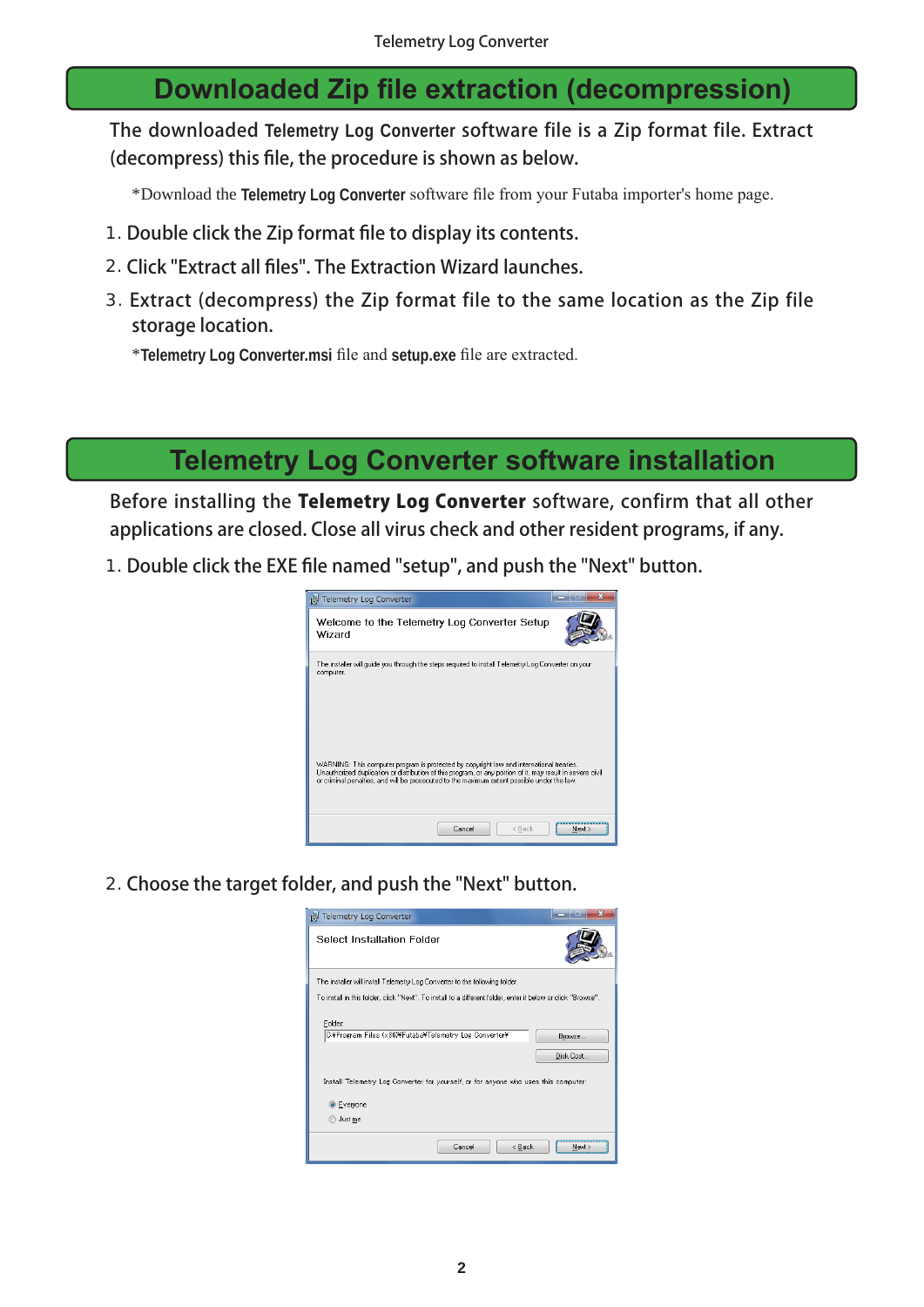#### Telemetry Log Converter

3. Push the "Next" button.



- 4. The install process begins.
- 5. The installer displays the following after the install process. Push the "Close" button.

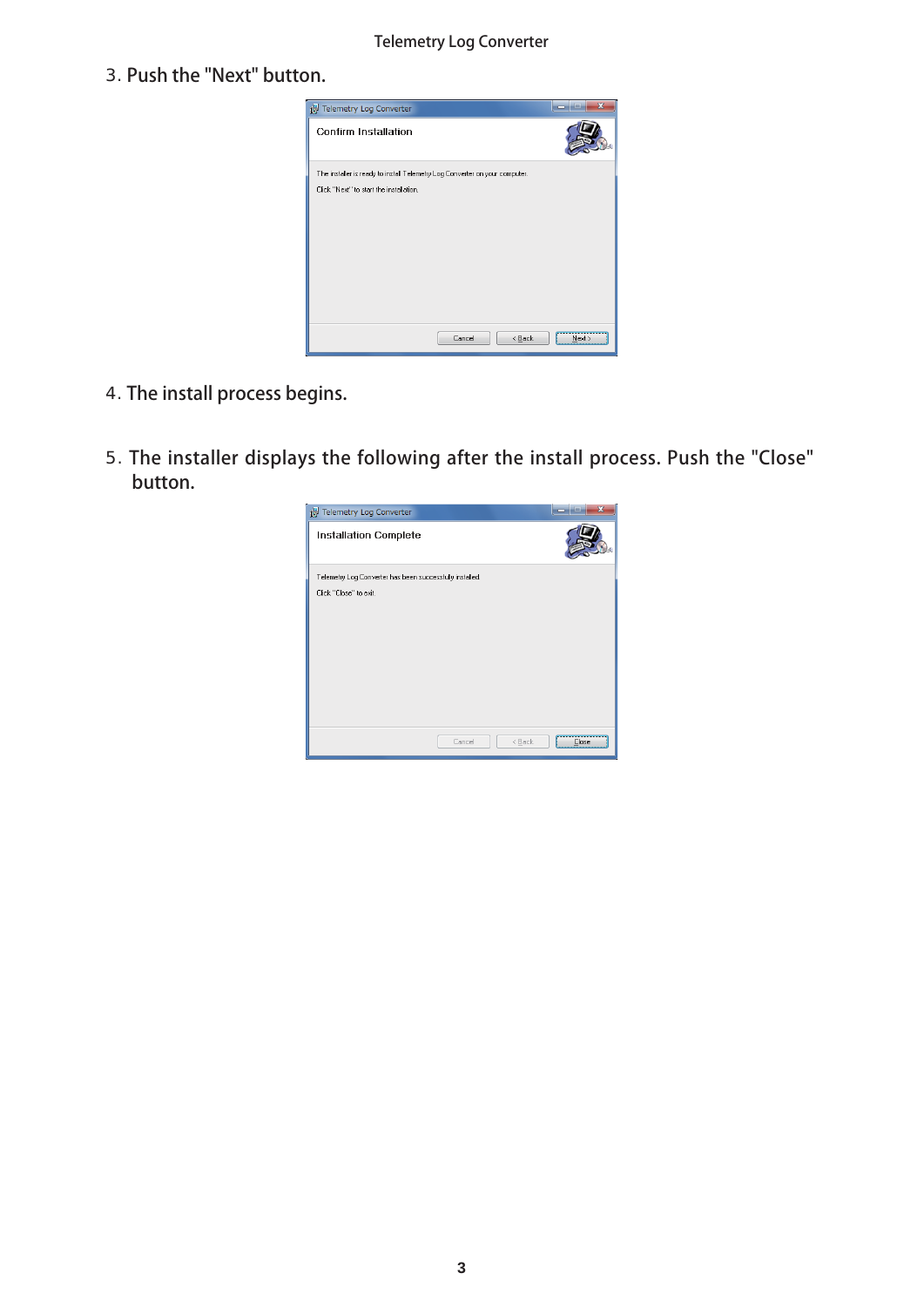## **How to use the Telemetry Log Converter Software**

1. Telemetry log file is created with the transmitter corresponding to a telemetry log function.

(Please read the manual of a transmitter about the creation method of a log file)

- 2. Telemetry log file is started.
- 3. "Open" is pushed.

| Futaba Telemetry Log Converter |
|--------------------------------|
| delo                           |
|                                |
|                                |

4. Telemetry data file (.FLD) is opened.

| アファイルを問く   |              |                                    |   |                                         | $\mathbf{x}$ |
|------------|--------------|------------------------------------|---|-----------------------------------------|--------------|
| ファイルの場所(D) | <b>B</b> LCB |                                    | ٠ | $Q \nightharpoonup P \nightharpoonup T$ |              |
| 鬼          | uuu00173.FLD |                                    |   |                                         |              |
| 最近表示した場所   |              |                                    |   |                                         |              |
| <b>COL</b> |              |                                    |   |                                         |              |
| デスクトップ     |              |                                    |   |                                         |              |
| ã          |              |                                    |   |                                         |              |
| ライブラリ      |              |                                    |   |                                         |              |
|            |              |                                    |   |                                         |              |
| コンピューター    |              |                                    |   |                                         |              |
|            | ファイル名(N)     | 00000173 FLD                       |   | Open<br>٠                               |              |
| ネットワーク     | ファイルの相談(I)   | Futaba Telemetry Data Files (*FLD) |   | Cancel<br>٠                             |              |

5. Choose a destination folder and input a filename.

| <b>RACK FOR THE STAT</b>         |                             |                             |
|----------------------------------|-----------------------------|-----------------------------|
| 保存する環所() 100                     | ٠                           | 0ませ回!                       |
| 94<br>最近世界以た場所                   |                             |                             |
| œ<br>デスクトップ                      |                             |                             |
| ã<br>ライブラリ                       |                             |                             |
| 1Au<br>コンピューター                   |                             |                             |
| ファイル名(N)<br>ネットワーク<br>ファイルの登録(I) | WHO Wices<br>CSVファイル (*csv) | Save as<br>٠<br>Cancel<br>۰ |

6. Completion of conversion will display the next screen.

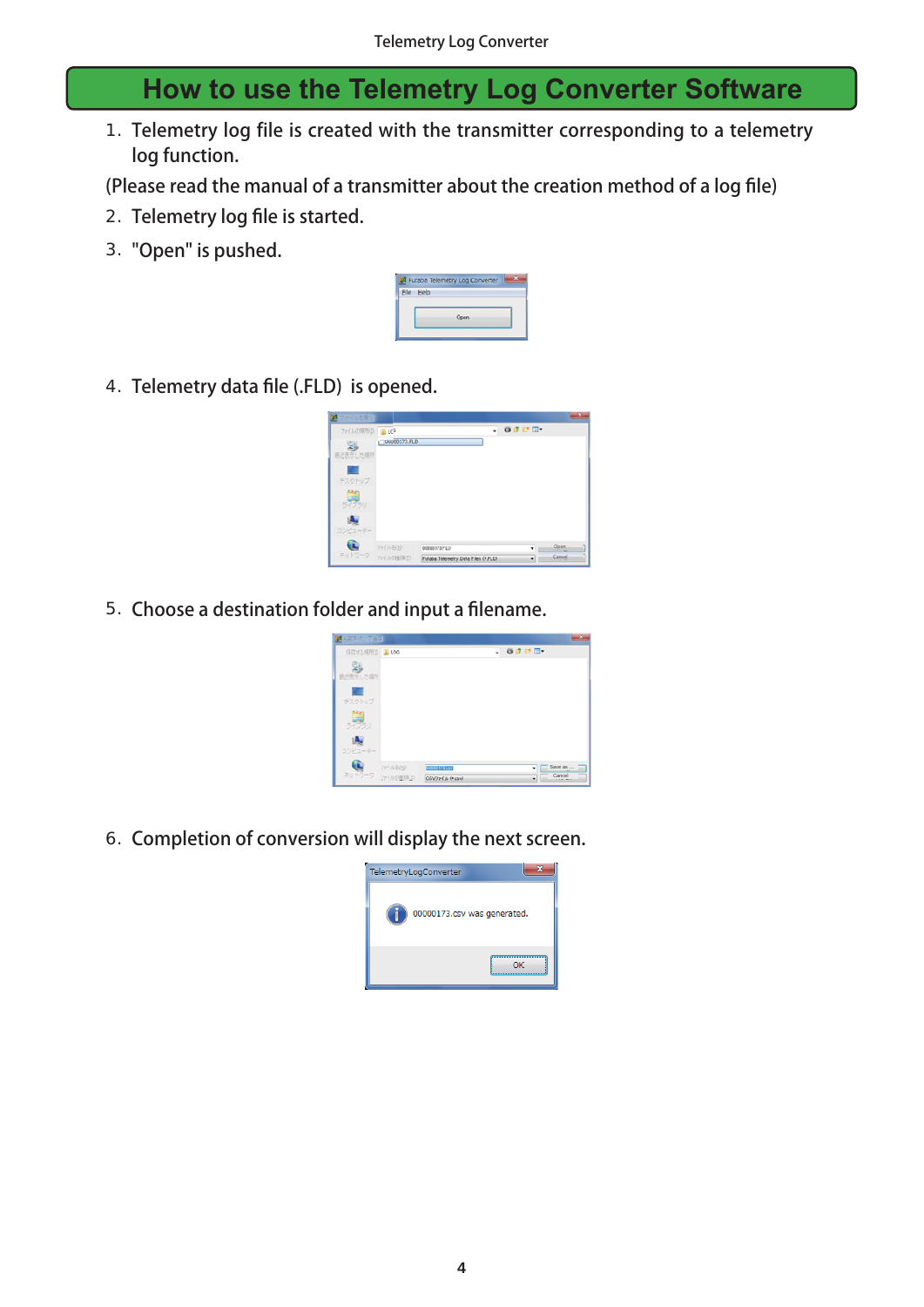### **Converter File**

#### (The contents of a converter file)

- 1. The record time of data
- 2. Each channel signal of a transmitter
- 3. Slot number
- 4. The kind of sensor
- 5. Telemetry data

#### $\leq$  The example of a conversion file  $>$